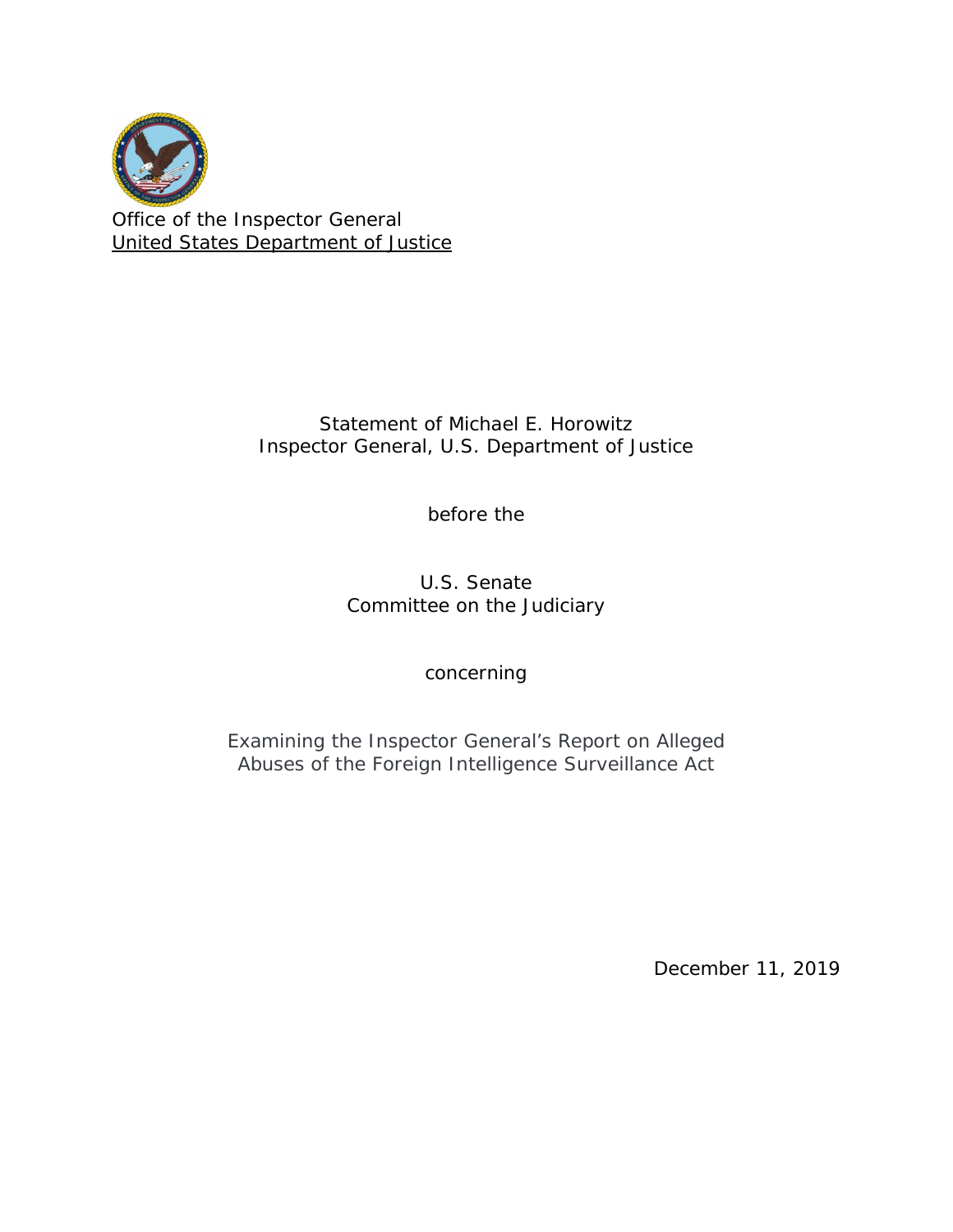Mr. Chairman, Senator Feinstein, and Members of the Committee:

Thank you for inviting me to testify at today's hearing to examine the report that my office issued yesterday entitled, "Review of Four FISA Applications and [Other Aspects of the FBI's Crossfire Hurricane Investigation.](https://www.justice.gov/storage/120919-examination.pdf)"

In July 2016, three weeks after then FBI Director James Comey announced the conclusion of the Federal Bureau of Investigation's (FBI) "Midyear Exam" investigation into presidential candidate Hillary Clinton's handling of government emails during her tenure as Secretary of State, the FBI received reporting from a Friendly Foreign Government (FFG) that, in a May 2016 meeting with the FFG, Trump campaign foreign policy advisor George Papadopoulos "suggested the Trump team had received some kind of a suggestion" from Russia that it could assist in the election process with the anonymous release of information during the campaign that would be damaging to candidate Clinton and President Obama. Days later, on July 31, the FBI initiated the Crossfire Hurricane investigation that is the subject of our report.

As we noted last year in our review of the Midyear investigation, the FBI has developed and earned a reputation as one of the world's premier law enforcement agencies in significant part because of its tradition of professionalism, impartiality, non-political enforcement of the law, and adherence to detailed policies, practices, and norms. It was precisely these qualities that were required as the FBI initiated and conducted Crossfire Hurricane. However, as we describe in this report, our review identified significant concerns with how certain aspects of the investigation were conducted and supervised, particularly the FBI's failure to adhere to its own standards of accuracy and completeness when filing applications for Foreign Intelligence Surveillance Act (FISA) authority to surveil Carter Page, a U.S. person who was connected to the Donald J. Trump for President Campaign. We also identified what we believe is an absence of sufficient policies to ensure appropriate Department oversight of significant investigative decisions that could affect constitutionally protected activity.

In my statement today, I highlight some of the most significant findings in our report. A more detailed overview of our findings can be found in the report's Executive Summary. Our findings are the product of a comprehensive review that examined more than one million documents in the Department's and FBI's possession, including documents that other U.S. and foreign government agencies provided the FBI during the Crossfire Hurricane investigation. Our team conducted over 170 interviews involving more than 100 witnesses, and we documented all of our findings in a 417-page report. I want to commend the work of our review team for conducting rigorous and effective oversight, and for producing a report and recommendations that we believe will improve the FBI's ability to most effectively utilize the national security authorities analyzed in this review, while also striving to safeguard the civil liberties and privacy of impacted U.S. persons.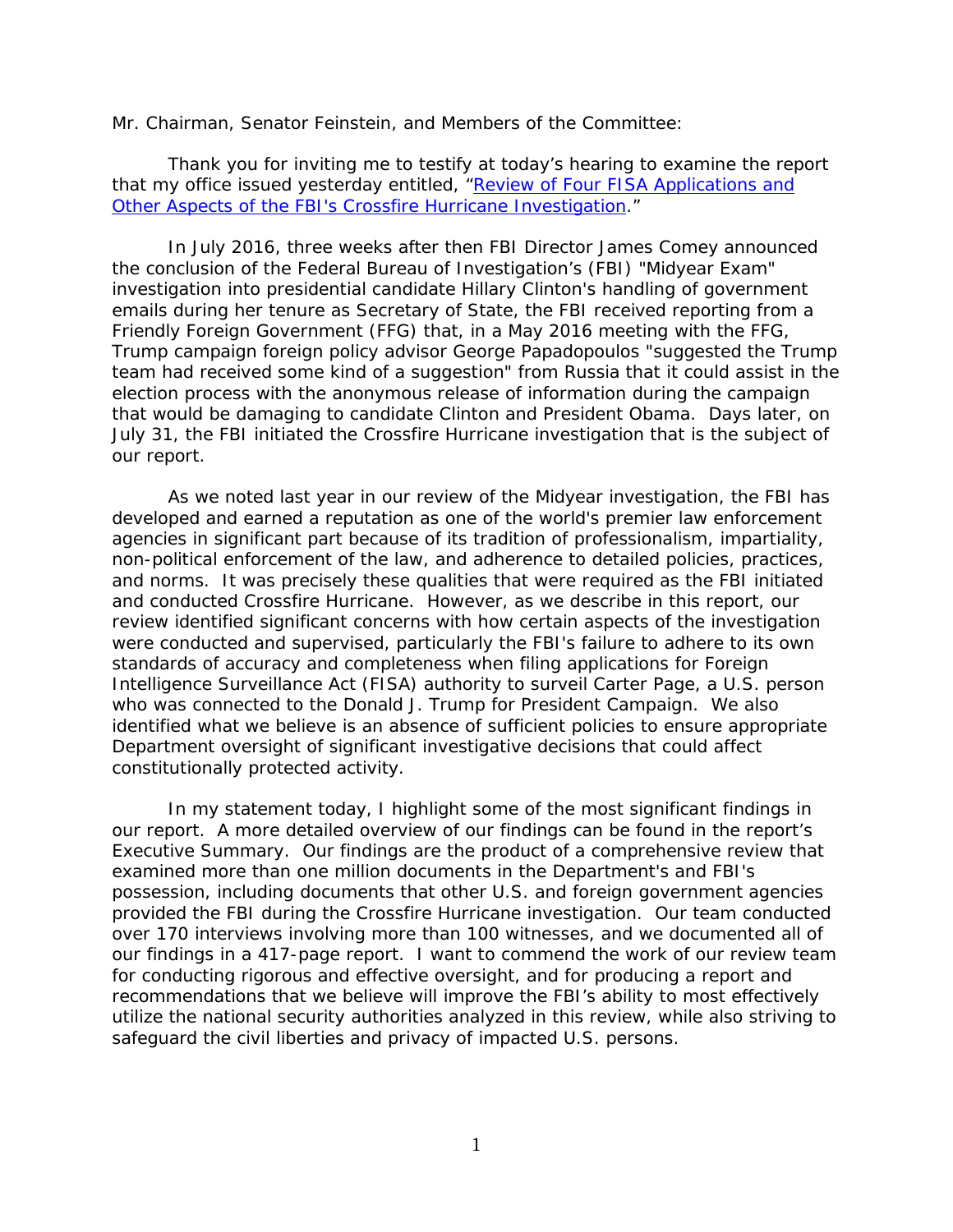## *The Opening of Crossfire Hurricane and the Use of Confidential Human Sources*

Following receipt of the FFG information, a decision was made by the FBI's then Counterintelligence Division (CD) Assistant Director (AD), E.W. "Bill" Priestap, to open Crossfire Hurricane and reflected a consensus reached after multiple days of discussions and meetings among senior FBI officials. We concluded that AD Priestap's exercise of discretion in opening the investigation was in compliance with Department and FBI policies, and we did not find documentary or testimonial evidence that political bias or improper motivation influenced his decision. While the information in the FBI's possession at the time was limited, in light of the low threshold established by Department and FBI predication policy, we found that Crossfire Hurricane was opened for an authorized investigative purpose and with sufficient factual predication.

However, we also determined that, under Department and FBI policy, the decision whether to open the Crossfire Hurricane counterintelligence investigation, which involved the activities of individuals associated with a national major party campaign for president, was a discretionary judgment call left to the FBI. There was no requirement that Department officials be consulted, or even notified, prior to the FBI making that decision. We further found that, consistent with this policy, the FBI advised supervisors in the Department's National Security Division (NSD) of the investigation after it had been initiated. As we detail in Chapter Two, high level Department notice and approval is required in other circumstances where investigative activity could substantially impact certain civil liberties, and that notice allows senior Department officials to consider the potential constitutional and prudential implications in advance of these activities. We concluded that similar advance notice should be required in circumstances such as those that were present here.

Shortly after the FBI opened the Crossfire Hurricane investigation, the FBI conducted several consensually monitored meetings between FBI confidential human sources (CHS) and individuals affiliated with the Trump campaign, including a high-level campaign official who was not a subject of the investigation. We found that the CHS operations received the necessary approvals under FBI policy; that an Assistant Director knew about and approved of each operation, even in circumstances where a first-level supervisory special agent could have approved the operations; and that the operations were permitted under Department and FBI policy because their use was not for the sole purpose of monitoring activities protected by the First Amendment or the lawful exercise of other rights secured by the Constitution or laws of the United States. We did not find any documentary or testimonial evidence that political bias or improper motivation influenced the FBI's decision to conduct these operations. Additionally, we found no evidence that the FBI attempted to place any CHSs within the Trump campaign, recruit members of the Trump campaign as CHSs, or task CHSs to report on the Trump campaign.

However, we are concerned that, under applicable Department and FBI policy, it would have been sufficient for a first-level FBI supervisor to authorize the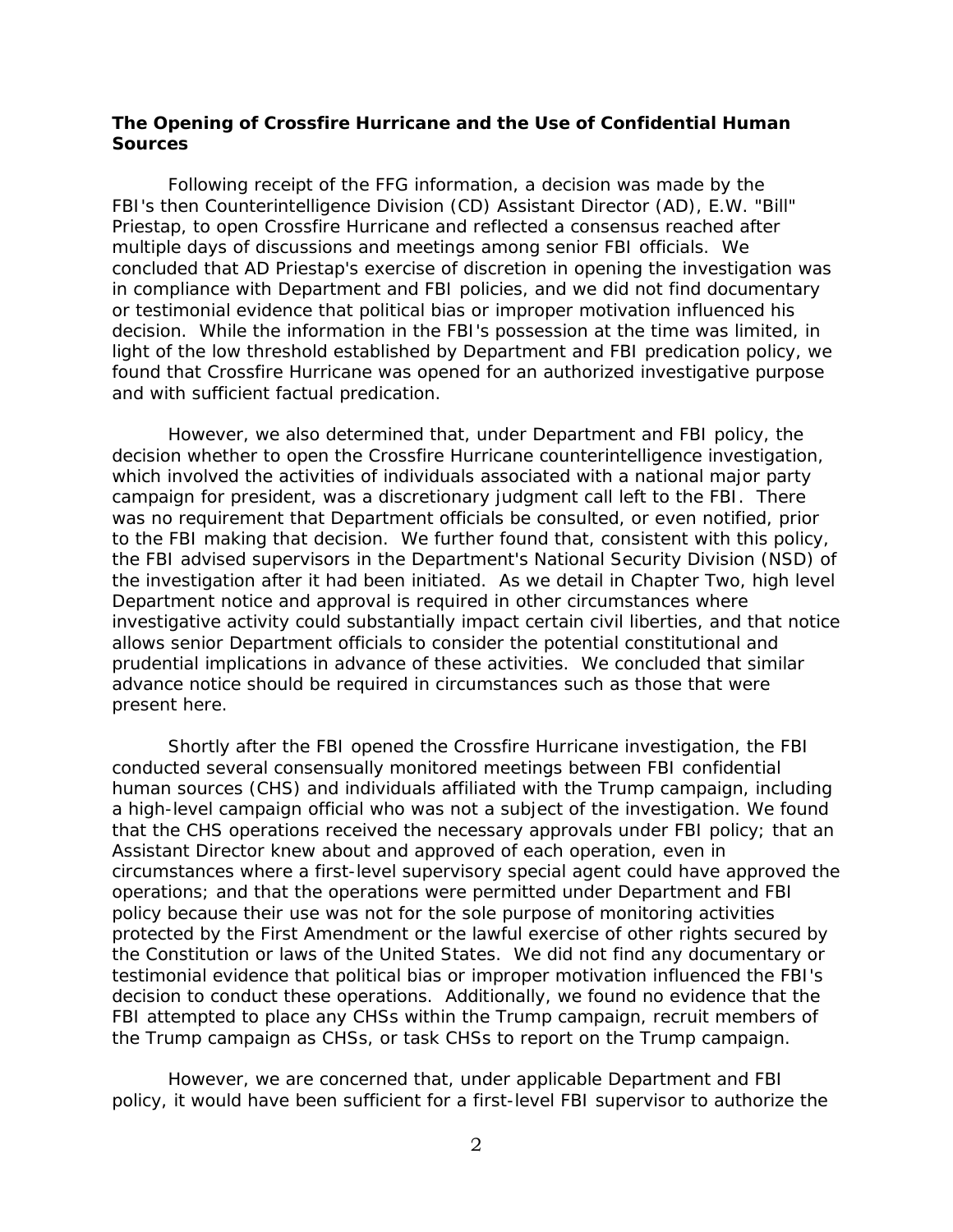sensitive domestic CHS operations undertaken in Crossfire Hurricane, and that there is no applicable Department or FBI policy requiring the FBI to notify Department officials of a decision to task CHSs to consensually monitor conversations with members of a presidential campaign. Specifically, in Crossfire Hurricane, where one of the CHS operations involved consensually monitoring a high-level official on the Trump campaign who was not a subject of the investigation, and all of the operations had the potential to gather sensitive information of the campaign about protected First Amendment activity, we found no evidence that the FBI consulted with any Department officials before conducting the CHS operations—and no policy requiring the FBI to do so. We therefore believe that current Department and FBI policies are not sufficient to ensure appropriate oversight and accountability when such operations potentially implicate sensitive, constitutionally protected activity, and that requiring Department consultation, at a minimum, would be appropriate.

## *The FISA Applications* **to** *Conduct Surveillance of Carter Page*

One investigative tool for which Department and FBI policy expressly require advance approval by a senior Department official is the seeking of a court order under the FISA. When the Crossfire Hurricane team first proposed seeking a FISA order targeting Carter Page in mid-August 2016, FBI attorneys assisting the investigation considered it a "close call" whether they had developed the probable cause necessary to obtain the order, and a FISA order was not requested at that time. However, in September 2016, immediately after the Crossfire Hurricane team received reporting from Christopher Steele concerning Page's alleged recent activities with Russian officials, FBI attorneys advised the Department that the team was ready to move forward with a request to obtain FISA authority to surveil Page. FBI and Department officials told us the Steele reporting "pushed [the FISA proposal] over the line" in terms of establishing probable cause, and we concluded that the Steele reporting played a central and essential role in the decision to seek a FISA order. FBI leadership supported relying on Steele's reporting to seek a FISA order targeting Page after being advised of, and giving consideration to, concerns expressed by a Department attorney that Steele may have been hired by someone associated with a rival candidate or campaign.

The authority under FISA to conduct electronic surveillance and physical searches targeting individuals significantly assists the government's efforts to combat terrorism, clandestine intelligence activity, and other threats to the national security. At the same time, the use of this authority unavoidably raises civil liberties concerns. FISA orders can be used to surveil U.S. persons, like Carter Page, and in some cases the surveillance will foreseeably collect information about the individual's constitutionally protected activities, such as Page's legitimate activities on behalf of a presidential campaign. Moreover, proceedings before the Foreign Intelligence Surveillance Court (FISC)—which is responsible for ruling on applications for FISA orders—are *ex parte,* meaning that unlike most court proceedings, the government is the only party present for the proceedings. In addition, unlike the use of other intrusive investigative techniques (such as wiretaps under Title III and traditional criminal search warrants) that are granted in *ex parte*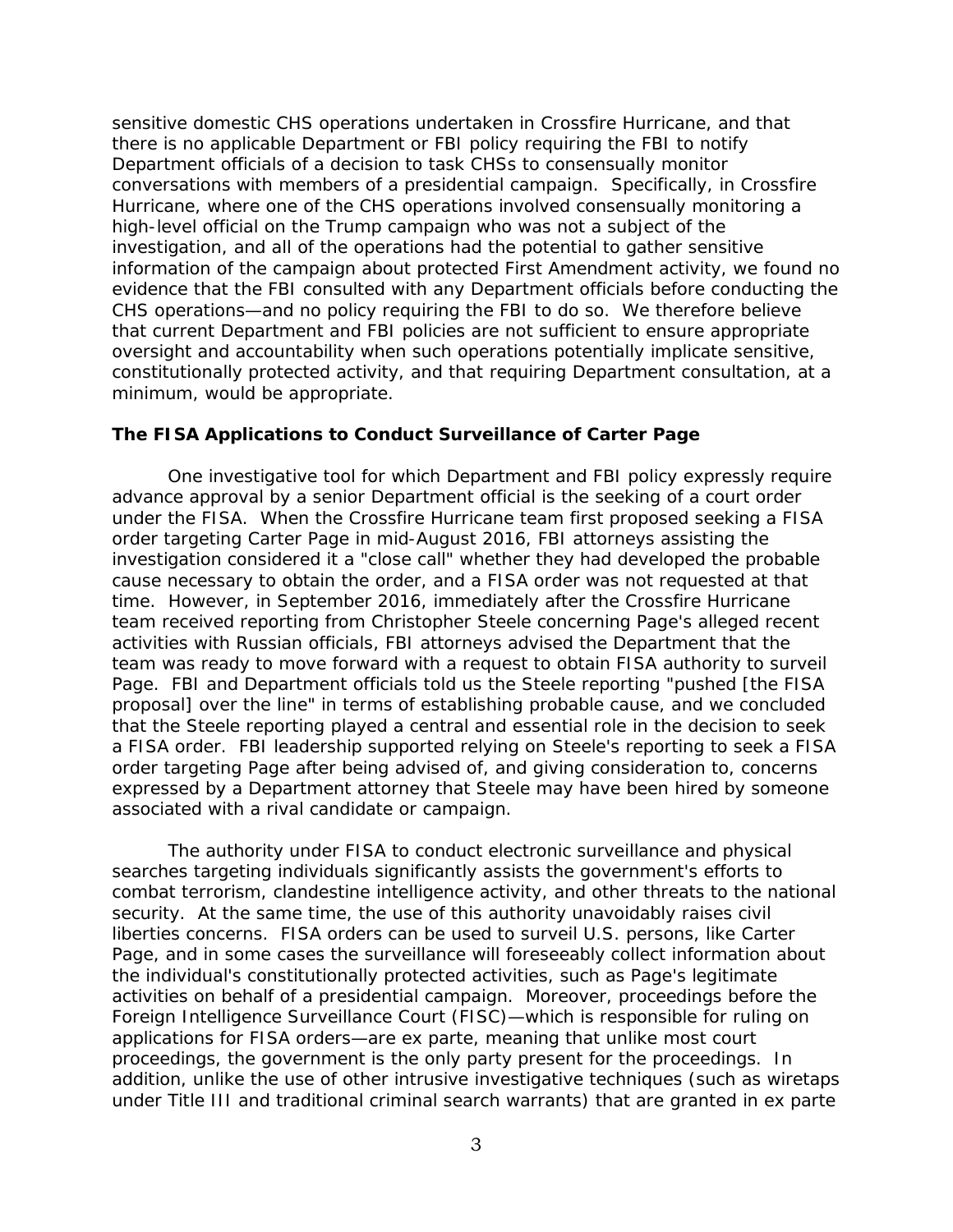hearings but can potentially be subject to later court challenge, FISA orders have not been subject to scrutiny through subsequent adversarial proceedings.

In light of these concerns, Congress through the FISA statute, and the Department and FBI through policies and procedures, have established important safeguards to protect the FISA application process from irregularities and abuse. Among the most important are the requirements in FBI policy that every FISA application must contain a "full and accurate" presentation of the facts, and that agents must ensure that all factual statements in FISA applications are "scrupulously accurate." These are the standards for all FISA applications, regardless of the investigation's sensitivity, and it is incumbent upon the FBI to meet them in every application. That said, in the context of an investigation involving persons associated with a presidential campaign, where the target of the FISA is a former campaign official and the goal of the FISA is to uncover, among other things, information about the individual's allegedly illegal campaign-related activities, members of the Crossfire Hurricane investigative team should have anticipated, and told us they in fact did anticipate, that these FISA applications would be subjected to especially close scrutiny.

Nevertheless, we found that members of the Crossfire Hurricane team failed to meet the basic obligation to ensure that the Carter Page FISA applications were "scrupulously accurate." We identified significant inaccuracies and omissions in each of the four applications: 7 in the first FISA application and a total of 17 by the final renewal application.

For example, the Crossfire Hurricane team obtained information from Steele's Primary Sub-source in January 2017 that raised significant questions about the reliability of the Steele reporting that was used in the Carter Page FISA applications. This was particularly noteworthy because the FISA applications relied entirely on information from the Steele reporting to support the allegation that Page was coordinating with the Russian government on 2016 U.S. presidential election activities. However, members of the Crossfire Hurricane team failed to share the information about the Primary Sub-source's information with the Department, and it was therefore omitted from the three renewal applications. All of the applications also omitted information the FBI had obtained from another U.S. government agency detailing its prior relationship with Page, including that Page had been approved as an operational contact for the other agency from 2008 to 2013, that Page had provided information to the other agency concerning his prior contacts with certain Russian intelligence officers (one of which overlapped with facts asserted in the FISA application), and that an employee of the other agency assessed that Page had been candid.

As a result of the 17 significant inaccuracies and omissions we identified, relevant information was not shared with, and consequently not considered by, important Department decision makers and the court, and the FISA applications made it appear as though the evidence supporting probable cause was stronger than was actually the case. We also found basic, fundamental, and serious errors during the completion of the FBl's factual accuracy reviews, known as the Woods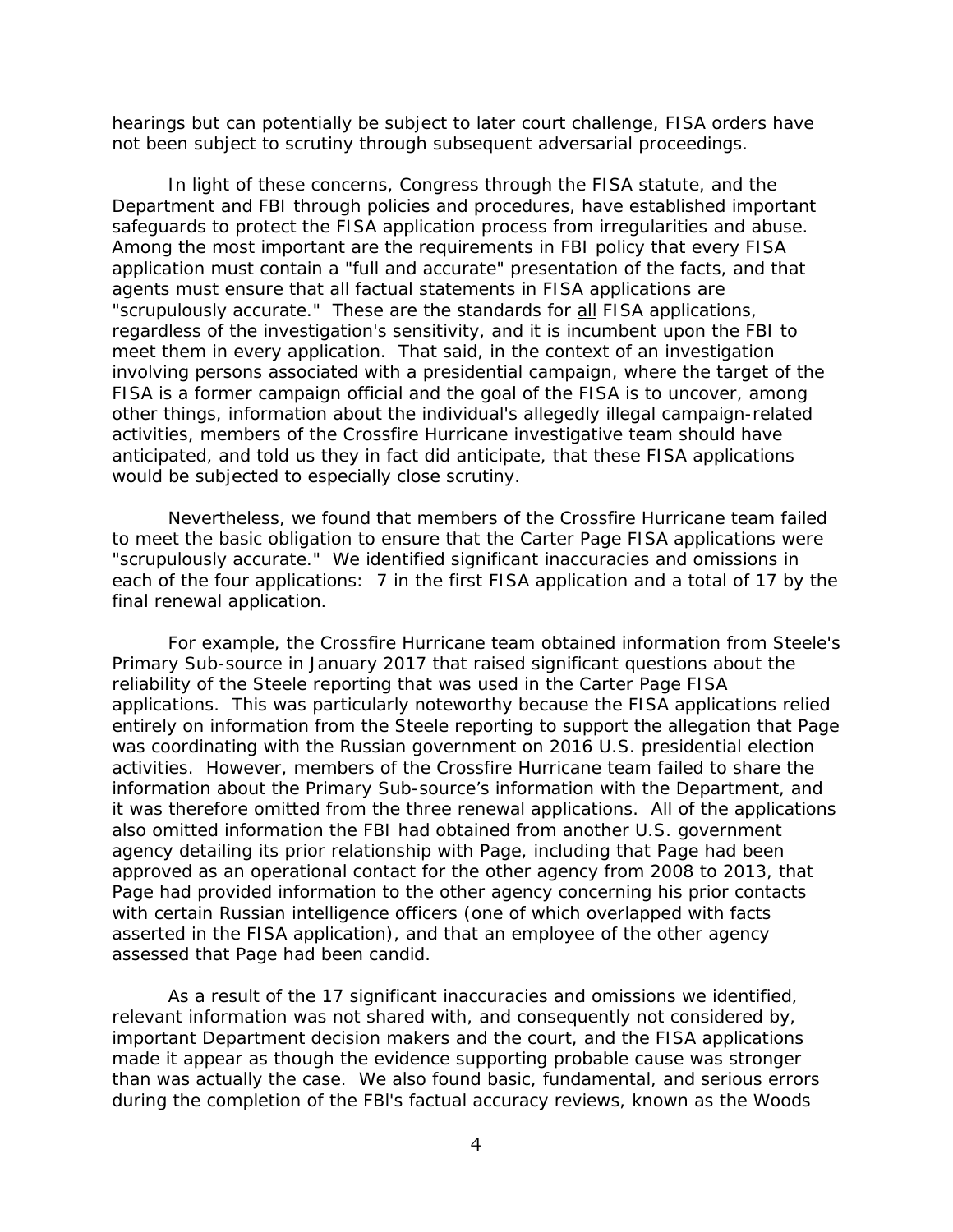Procedures, which are designed to ensure that FISA applications contain a full and accurate presentation of the facts.

We do not speculate whether the correction of any particular misstatement or omission, or some combination thereof, would have resulted in a different outcome. Nevertheless, the Department's decision makers and the court should have been given complete and accurate information so that they could meaningfully evaluate probable cause before authorizing the surveillance of a U.S. person associated with a presidential campaign. That did not occur, and as a result, the surveillance of Carter Page continued even as the FBI gathered information that weakened the assessment of probable cause and made the FISA applications less accurate.

We determined that the inaccuracies and omissions we identified in the applications resulted from case agents providing wrong or incomplete information to Department attorneys and failing to identify important issues for discussion. Moreover, we concluded that case agents and Supervisory Special Agents (SSA) did not give appropriate attention to facts that cut against probable cause, and that as the investigation progressed and more information tended to undermine or weaken the assertions in the FISA applications, the agents and SSAs did not reassess the information supporting probable cause. Further, the agents and SSAs did not follow, or even appear to know, certain basic requirements in the Woods Procedures. Although we did not find documentary or testimonial evidence of intentional misconduct on the part of the case agents who assisted NSD's Office of Intelligence (OI) in preparing the applications, or the agents and supervisors who performed the Woods

Procedures, we also did not receive satisfactory explanations for the errors or missing information. We found that the offered explanations for these serious errors did not excuse them, or the repeated failures to ensure the accuracy of information presented to the FISC.

We are deeply concerned that so many basic and fundamental errors were made by three separate, hand-picked investigative teams; on one of the most sensitive FBI investigations; after the matter had been briefed to the highest levels within the FBI; even though the information sought through use of FISA authority related so closely to an ongoing presidential campaign; and even though those involved with the investigation knew that their actions were likely to be subjected to close scrutiny. We believe this circumstance reflects a failure not just by those who prepared the FISA applications, but also by the managers and supervisors in the Crossfire Hurricane chain of command, including FBI senior officials who were briefed as the investigation progressed. We do not expect managers and supervisors to know every fact about an investigation, or senior leaders to know all the details of cases about which they are briefed. However, especially in the FBl's most sensitive and high-priority matters, and especially when seeking court permission to use an intrusive tool such as a FISA order, it is incumbent upon the entire chain of command, including senior officials, to take the necessary steps to ensure that they are sufficiently familiar with the facts and circumstances supporting and potentially undermining a FISA application in order to provide effective oversight consistent with their level of supervisory responsibility. Such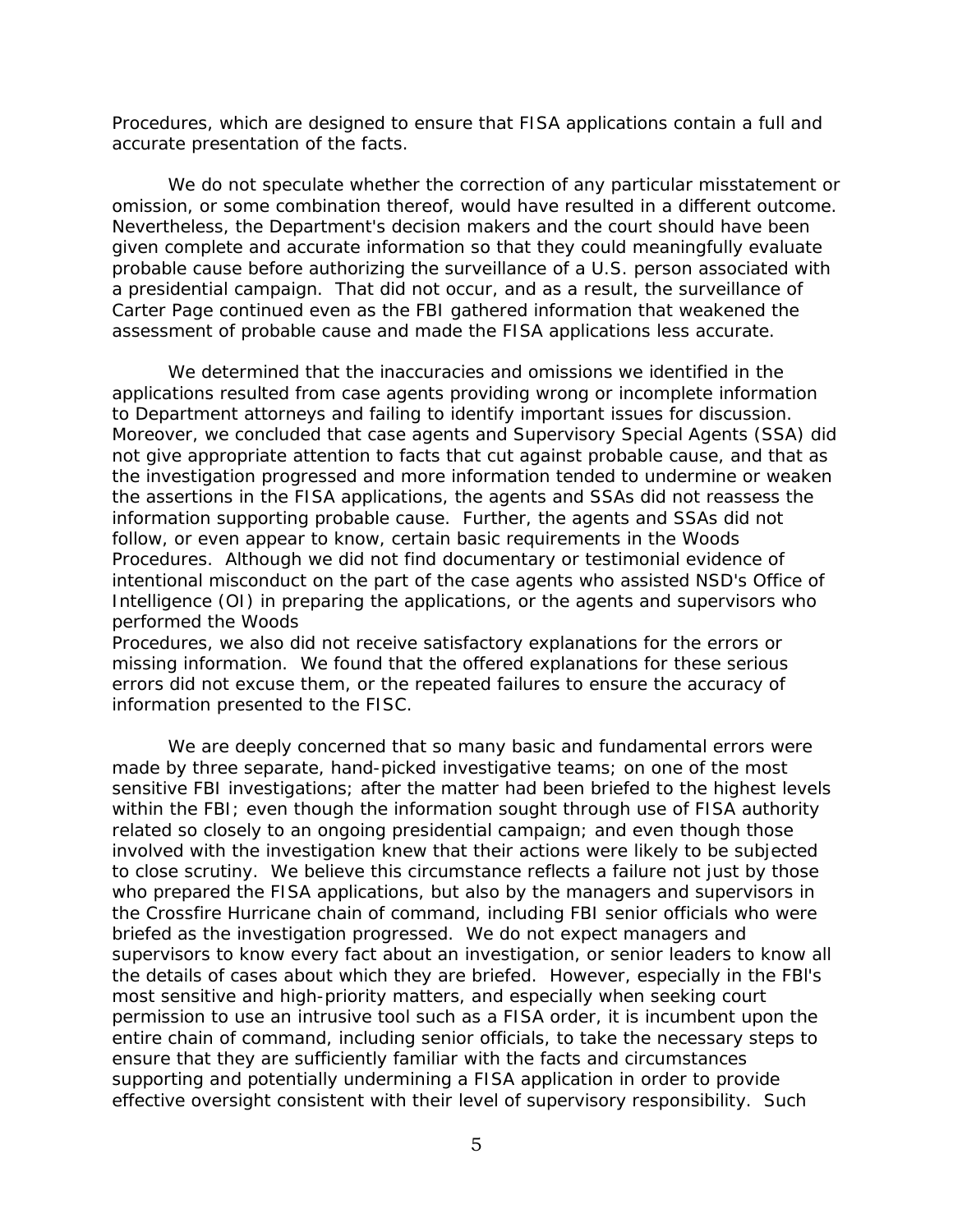oversight requires greater familiarity with the facts than we saw in this review, where time and again during OIG interviews FBI managers, supervisors, and senior officials displayed a lack of understanding or awareness of important information concerning many of the problems we identified.

In the preparation of the FISA applications to surveil Carter Page, the Crossfire Hurricane team failed to comply with FBI policies, and in so doing fell short of what is rightfully expected from a premier law enforcement agency entrusted with such an intrusive surveillance tool. In light of the significant concerns identified with the Carter Page FISA applications and the other issues described in this report, the OIG has initiated an audit that will further examine the FBI's compliance with the Woods Procedures in FISA applications that target U.S. persons in both counterintelligence and counterterrorism investigations. We also made the following recommendations to assist the Department and the FBI in avoiding similar failures in future investigations.

## **Recommendations**

For the reasons fully described in our report, we recommend the following:

- 1. The Department and the FBI should ensure that adequate procedures are in place for the Office of Intelligence (OI) to obtain all relevant and accurate information, including access to Confidential Human Source (CHS) information, needed to prepare FISA applications and renewal applications. This effort should include revising:
	- a. the FISA Request Form: to ensure information is identified for OI:
		- (i) that tends to disprove, does not support, or is inconsistent with a finding or an allegation that the target is a foreign power or an agent of a foreign power, or
		- (ii) that bears on the reliability of every CHS whose information is relied upon in the FISA application, including all information from the derogatory information sub-file, recommended below;
	- b. the Woods Form:
		- (i) to emphasize to agents and their supervisors the obligation to re-verify factual assertions repeated from prior applications and to obtain written approval from CHS handling agents of all CHS source characterization statements in applications, and
		- (ii) to specify what steps must be taken and documented during the legal review performed by an FBI Office of General Counsel (OGC) line attorney and SES level supervisor before submitting the FISA application package to the FBI Director for certification;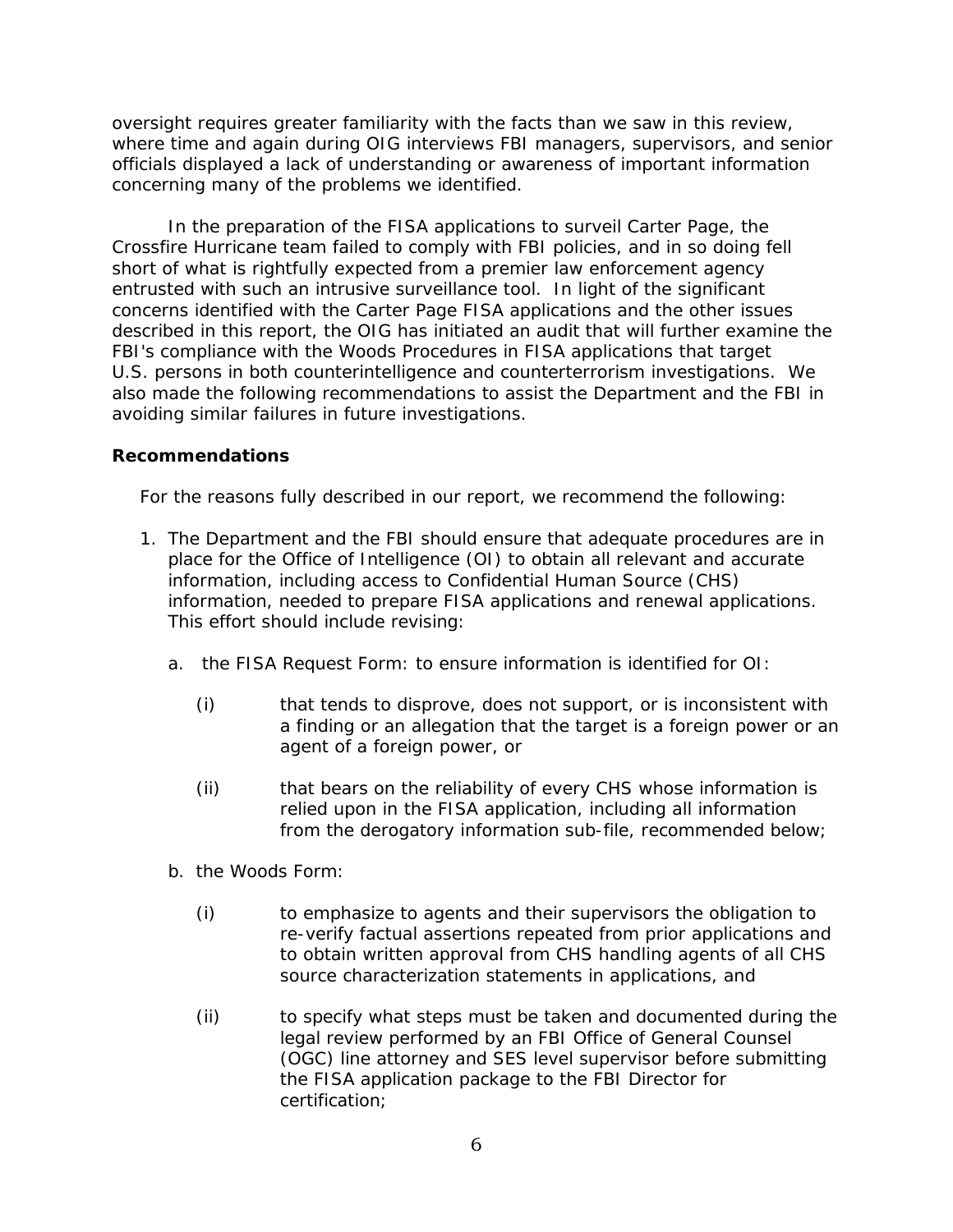- c. the FISA Procedures: to clarify which positions may serve as the supervisory reviewer for OGC; and
- d. taking any other steps deemed appropriate to ensure the accuracy and completeness of information provided to OI.
- 2. The Department and FBI should evaluate which types of Sensitive Investigative Matters (SIM) require advance notification to a senior Department official, such as the Deputy Attorney General, in addition to the notifications currently required for SIMs, especially for case openings that implicate core First Amendment activity and raise policy considerations or heighten enterprise risk, and establish implementing policies and guidance, as necessary.
- 3. The FBI should develop protocols and guidelines for staffing and administrating any future sensitive investigative matters from FBI Headquarters.
- 4. The FBI should address the problems with the administration and assessment of CHSs identified in this report and, at a minimum, should:
	- a. revise its standard CHS admonishment form to include a prohibition on the disclosure of the CHS's relationship with the FBI to third parties absent the FBI's permission, and assess the need to include other admonishments in the standard CHS admonishments;
	- b. develop enhanced procedures to ensure that CHS information is documented in Delta, including information generated from Headquartersled investigations, substantive contacts with closed CHSs (directly or through third parties), and derogatory information. We renew our recommendation that the FBI create a derogatory information sub-file in Delta;
	- c. assess VMU's practices regarding reporting source validation findings and non-findings;
	- d. establish guidance for sharing sensitive information with CHSs;
	- e. establish guidance to handling agents for inquiring whether their CHS participates in the types of groups or activities that would bring the CHS within the definition of a "sensitive source," and ensure handling agents document (and update as needed) those affiliations and any others voluntarily provided to them by the CHS in the Source Opening Communication, the "Sensitive Categories" portion of each CHS's Quarterly Supervisory Source Report, the "Life Changes" portion of CHS Contact Reports, or as otherwise directed by the FBI so that the FBI can assess whether active CHSs are engaged in activities (such as political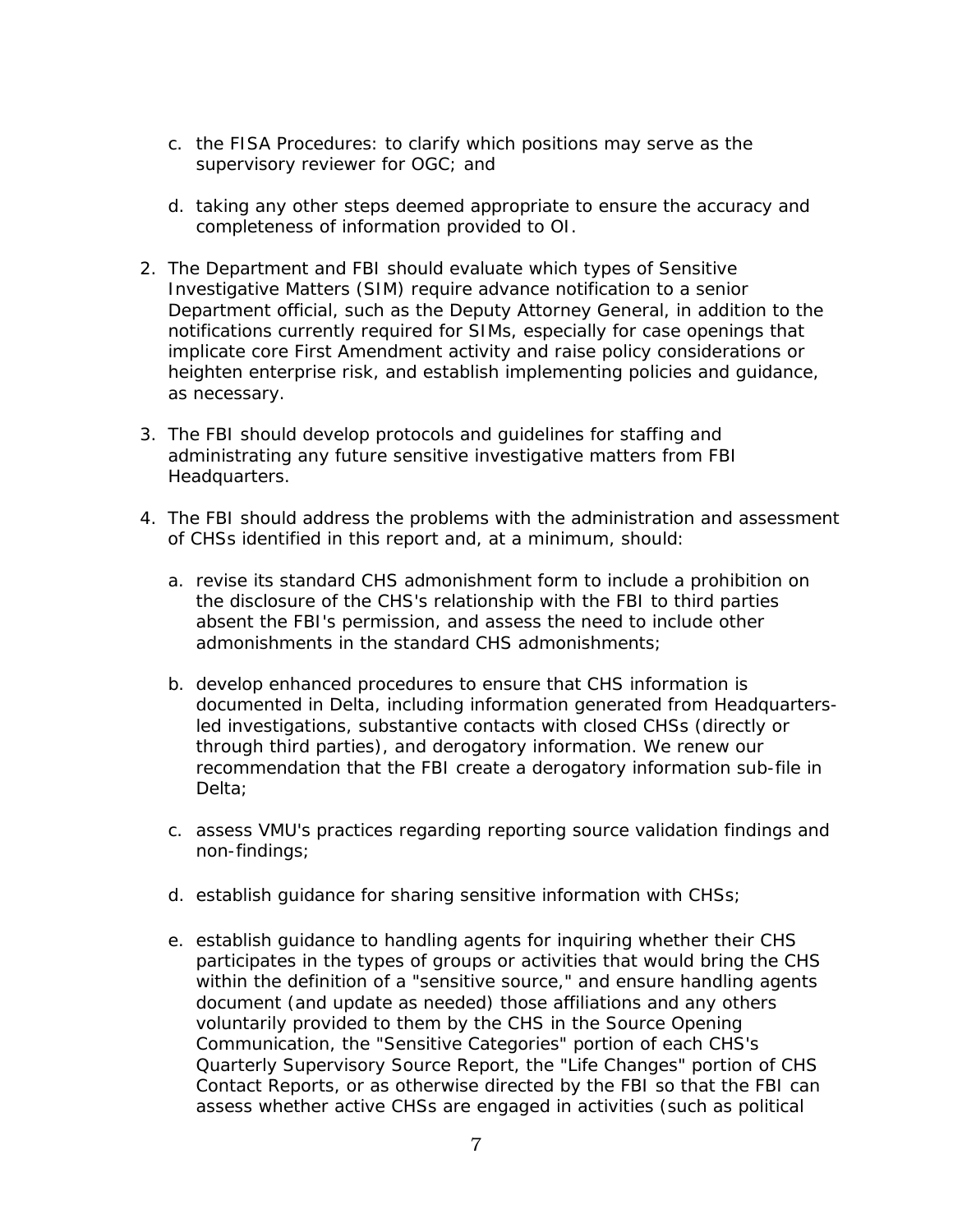campaigns) at a level that might require re-designation as a "sensitive source" or necessitate closure of the CHS; and

- f. revise its CHS policy to address the considerations that should be taken into account and the steps that should be followed before and after accepting information from a closed CHS indirectly through a third party.
- 5. The Department and FBI should clarify the following terms in their policies:
	- a. assess the definition of a "Sensitive Monitoring Circumstance" in the AG Guidelines and the FBI's DIOG to determine whether to expand its scope to include consensual monitoring of a domestic political candidate or an individual prominent within a domestic political organization, or a subset of these persons, so that consensual monitoring of such individuals would require consultation with or advance notification to a senior Department official, such as the Deputy Attorney General; and
	- b. establish guidance, and include examples in the DIOG, to better define the meaning of the phrase "prominent in a domestic political organization" so that agents understand which campaign officials fall within that definition as it relates to "Sensitive Investigative Matters," "Sensitive UDP," and the designation of "sensitive sources." Further, if the Department expands the scope of "Sensitive Monitoring Circumstance," as recommended above, the FBI should apply the guidance on "prominent in a domestic political organization" to "Sensitive Monitoring Circumstance" as well.
- 6. The FBI should ensure that appropriate training on DIOG § 4 is provided to emphasize the constitutional implications of certain monitoring situations and to ensure that agents account for these concerns, both in the tasking of CHSs and in the way they document interactions with and tasking of CHSs.
- 7. The FBI should establish a policy regarding the use of defensive and transition briefings for investigative purposes, including the factors to be considered and approval by senior leaders at the FBI with notice to a senior Department official, such as the Deputy Attorney General.
- 8. The Department's Office of Professional Responsibility should review our findings related to the conduct of Department attorney Bruce Ohr for any action it deems appropriate. Ohr's current supervisors in the Department's Criminal Division should also review our findings related to Ohr's performance for any action they deem appropriate.
- 9. The FBI should review the performance of all employees who had responsibility for the preparation, Woods review, or approval of the FISA applications, as well as the managers, supervisors, and senior officials in the chain of command of the Carter Page investigation, for any action deemed appropriate.